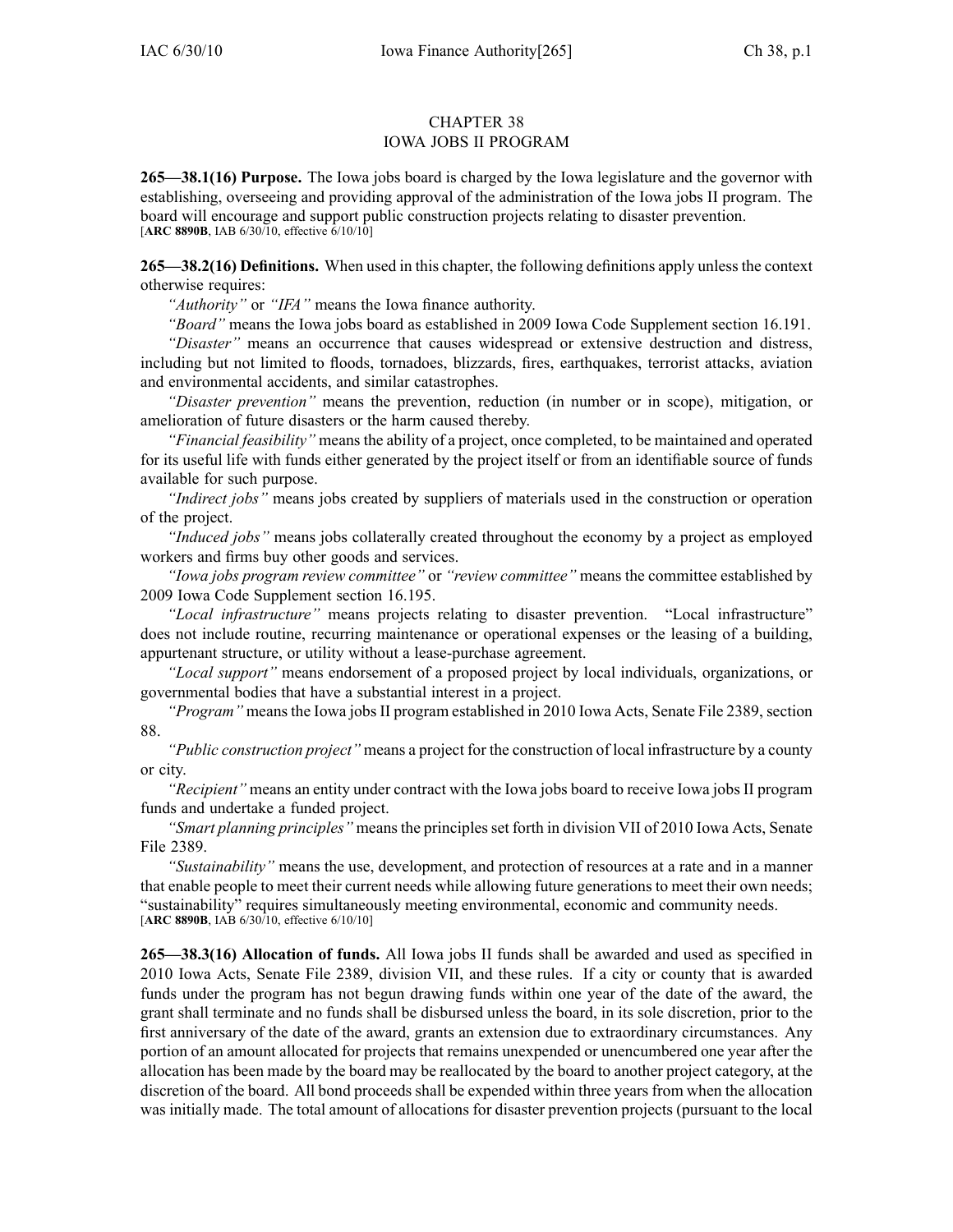infrastructure competitive gran<sup>t</sup> program) shall not exceed \$30 million for the fiscal year beginning July 1, 2010.

[**ARC 8890B**, IAB 6/30/10, effective 6/10/10]

**265—38.4(16) Iowa jobs II program.** The board shall assist in the development and completion of public construction projects relating to disaster prevention by overseeing and providing approval of the administration of the Iowa jobs II gran<sup>t</sup> program, as set forth herein.

**38.4(1)** *Eligible applicants.* Eligible applicants for Iowa jobs II local infrastructure competitive grant program funds shall be Iowa cities and counties that apply smart planning principles and guidelines pursuan<sup>t</sup> to division VII of 2010 Iowa Acts, Senate File 2389. A city or county shall be deemed to apply smart planning principles if it has committed by resolution promptly to perform <sup>a</sup> review to determine the potential advantages and disadvantages to the city or county of adopting <sup>a</sup> comprehensive plan or, if the city or county already has <sup>a</sup> comprehensive plan, of amending that comprehensive plan. By such resolution, to be eligible, the city or county must also commit, in the event it is awarded <sup>a</sup> gran<sup>t</sup> under the Iowa jobs II local infrastructure competitive gran<sup>t</sup> program, to complete the adoption or amendment of its comprehensive plan utilizing smart planning principles within three years of the award of such grant.

**38.4(2)** *Eligible projects and forms of assistance.* For <sup>a</sup> project to be eligible to receive <sup>a</sup> competitive gran<sup>t</sup> under the program, the project must be <sup>a</sup> public construction project relating to disaster prevention to be located in the state of Iowa which will have <sup>a</sup> demonstrated substantial local, regional, or statewide economic impact. Financial assistance shall be awarded only in the form of grants. In the event that <sup>a</sup> project has multiple intended uses or purposes, of which only <sup>a</sup> portion is related to disaster prevention, then only that portion of the project intended or designed for disaster prevention shall be deemed eligible.

*a.* Any award of <sup>a</sup> competitive gran<sup>t</sup> to <sup>a</sup> project shall be limited as follows:

(1) Up to 90 percen<sup>t</sup> of the first \$500,000 in total cost of the development and completion of <sup>a</sup> public construction project relating to disaster prevention;

(2) Up to 50 percen<sup>t</sup> of all additional costs of such project;

(3) An applicant or <sup>a</sup> combination of applicants for <sup>a</sup> project within the same county shall not be awarded more than 40 percen<sup>t</sup> of the funds available under the program.

*b.* The authority, with the approval of the chair and vice chair of the Iowa jobs board, shall have the ability to make technical corrections to awards that are within the intent of the terms of <sup>a</sup> board-approved award.

**38.4(3)** *Ineligible projects.* The board shall not approve an application for <sup>a</sup> competitive gran<sup>t</sup> for the following purposes:

*a.* To refinance <sup>a</sup> loan existing prior to the date of the initial financial assistance application.

*b.* For <sup>a</sup> project that has previously received financial assistance under the local infrastructure competitive gran<sup>t</sup> program, unless the applicant demonstrates that the financial assistance would be used for <sup>a</sup> significant expansion of such <sup>a</sup> project.

**38.4(4)** *Threshold application requirements.* To be considered for <sup>a</sup> competitive grant, an application shall meet all of the following threshold requirements:

*a.* Prior to filing an application, the applicant must file, on the form and in the manner prescribed by the authority, <sup>a</sup> notice of intent to apply not less than 10 days prior to submitting its application;

*b.* The application must be submitted by an eligible applicant via the board's application Web site (http://www.ijobsiowa.gov) prior to the applicable deadline;

*c.* The proposed project must be for the development and completion of one or more public construction projects relating to disaster prevention;

*d.* There must be demonstrated local suppor<sup>t</sup> for the proposed project;

*e.* The proposed public construction project must have <sup>a</sup> demonstrated substantial local, regional, or statewide economic impact;

*f.* The applicant must document its application of smart planning principles; and

*g.* The application must coordinate any federal funds with state, local, and private funds and shall avoid any duplication of benefits that would limit or cause the loss of federal funding.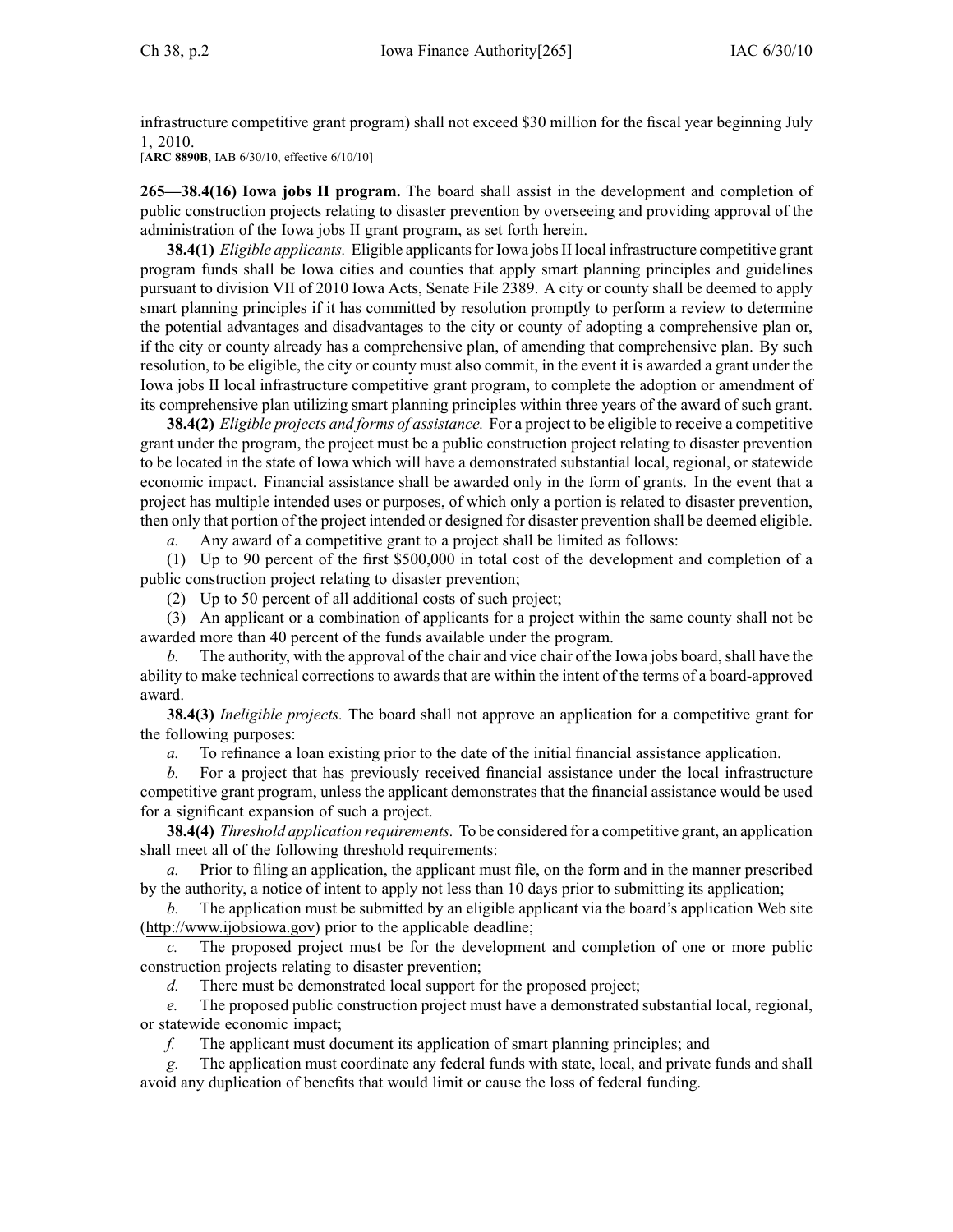Prior to submitting an application to the review committee, the authority may contact the applicant to clarify information contained in the application. An application may be amended one time prior to being sent to the review committee. Applications may be otherwise amended with the approval of <sup>a</sup> majority of the review committee.

## **38.4(5)** *Application procedure.*

*a.* Applications shall be reviewed and scored in rounds. The deadline for submission for the first round of applications shall be August 2, 2010. Subsequent rounds, if any, shall be at the discretion of the board as funding is available.

*b.* Applications will be reviewed by authority staff for completeness and eligibility. If additional information is required, the applicant shall be requested, in writing, to submit additional information. For applications that meet the threshold requirements, authority staff shall submit to the members of the review committee <sup>a</sup> copy of the application along with <sup>a</sup> review, analysis, and evaluation of complete applications.

*c.* The review committee members will score the applications according to the criteria set forth in subrule 38.4(6), and authority staff shall compile the scores. To be eligible for <sup>a</sup> grant, <sup>a</sup> proposed project must receive <sup>a</sup> minimum score of at least 100 points on the scoring criteria listed in paragraphs 38.4(6)*"a"* to *"e."* The review committee shall meet to review the ratings for each round of applications. Those applications meeting the minimum criteria shall be referred to the Iowa jobs board with <sup>a</sup> recommendation of final approval, denial, or deferral.

*d.* If the board determines that an application should be approved, the board shall send the application to negotiations. Negotiations shall be conducted by IFA staff, who may work in cooperation with members of the Iowa jobs board. The negotiators shall negotiate the terms and conditions of <sup>a</sup> gran<sup>t</sup> agreemen<sup>t</sup> to recommend to the board.

*e.* Following negotiations, the negotiating team shall repor<sup>t</sup> back to the Iowa jobs board as to whether it was able to agree with the applicant on the terms of a proposed grant agreement and, if so, the proposed terms and conditions resulting from the negotiations. The Iowa jobs board shall then vote, without further substantive revision, on whether to agree to the negotiated terms.

*f.* If the negotiated terms are agreed to by the Iowa jobs board, <sup>a</sup> gran<sup>t</sup> agreemen<sup>t</sup> memorializing the negotiated terms shall be executed by the chair or vice chair of the Iowa jobs board.

*g.* Application resources for the Iowa jobs II program are available at the Iowa jobs Web site: www.ijobsiowa.gov.

*h.* IFA may provide technical assistance as necessary to applicants. IFA staff may conduct on-site evaluations of proposed projects.

*i.* A denied or deferred application may be revised and resubmitted as a new application in a subsequent round, if any. Unless <sup>a</sup> deferred application is withdrawn by the applicant or revised and resubmitted as <sup>a</sup> new application, the authority shall keep it on file, and its score shall automatically be ranked among new applications submitted for the next round, if any, once such new applications have been scored.

**38.4(6)** *Application review criteria.* The Iowa jobs program review committee shall evaluate and rank applications based on the following criteria:

a. The total number and quality of jobs to be created and the benefits likely to accrue to areas *distressed by high unemployment (0-40 points).* The number of jobs created and other measures of economic impact to areas distressed by high unemployment, including long-term tax generation, shall be evaluated. Rating factors for this criterion include, but are not necessarily limited to, the following:

(1) Number of jobs. The number of jobs reasonably projected to be created or retained and the number of hours anticipated for each such job shall be compared and ranked.

(2) Quality of jobs. The wages to be paid for each position to be created or retained, the average benefits (including health benefits) to be provided, as well as other subjective qualitative factors, such as work conditions and safety, shall be compared and ranked.

(3) Other benefits likely to accrue to areas distressed by high unemployment, such as the degree to which the project enhances the quality of life in <sup>a</sup> region and contributes to the community's efforts to retain and attract <sup>a</sup> skilled workforce.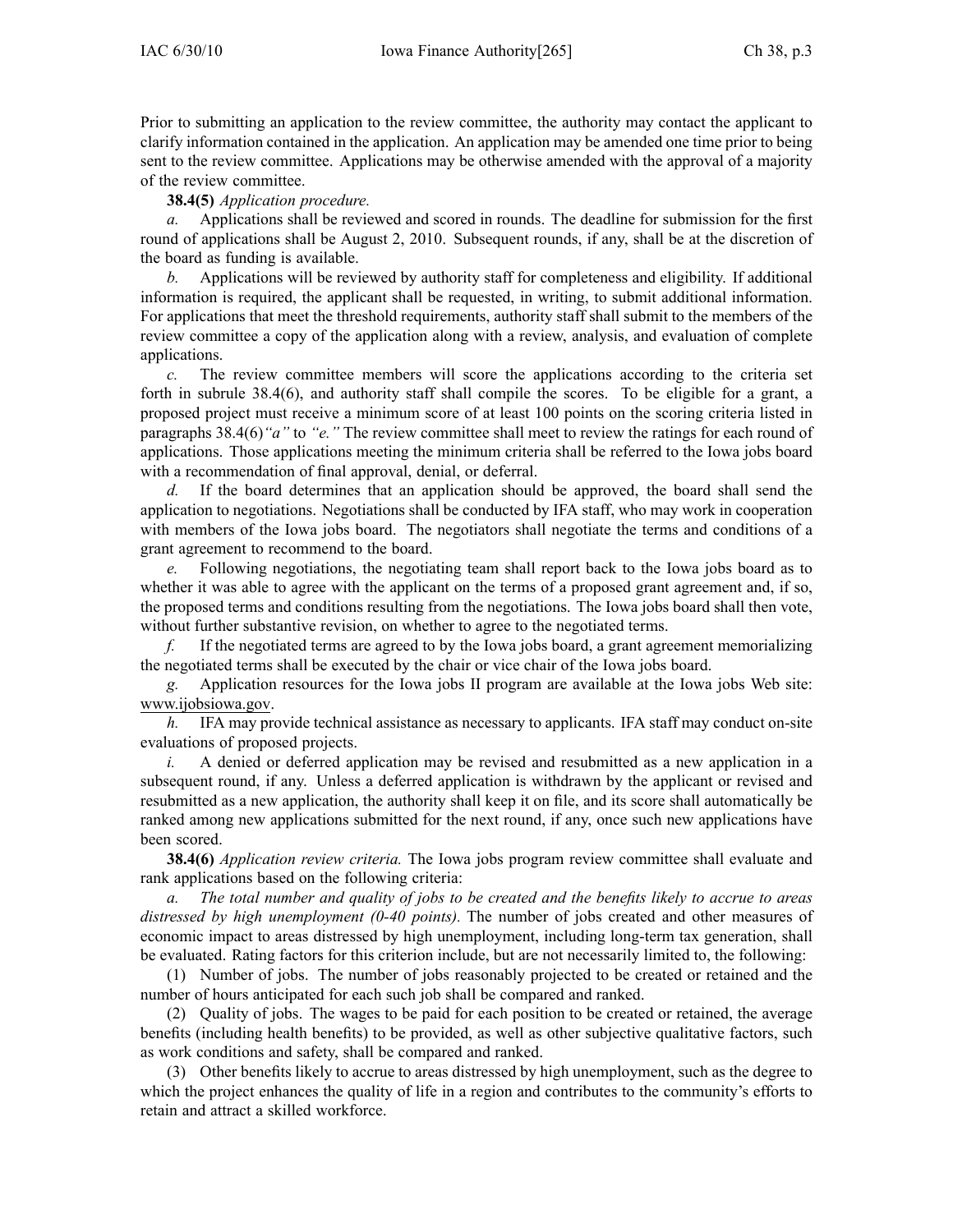In order to be eligible for funding, proposals must score at least 20 points on this criterion.

*b. Financial feasibility, including the ability of projects to fund depreciation costs or replacement reserves,* and the *availability* of *other federal, state, local, and private sources of funds (0-40 points).* The feasibility of the proposed project shall be evaluated. Rating factors for this criterion include, but are not limited to, the following:

(1) (0-15 points) A financial analysis of the project, which shall include <sup>a</sup> description of sources of funding, project budget, and detailed projections of the project's revenues and expenses for the projected useful life of the project;

(2) (0-15 points) An analysis of the operational plan, which shall provide detailed information about how the proposed project will be operated and maintained, including <sup>a</sup> time line for implementing the project;

(3) (0-10 points) The extent to which the applicant will use funds other than an Iowa jobs II gran<sup>t</sup> to fund its project. For each percentage (rounded to the nearest percentage divisible by 10) of the total projected project cost that is to be funded with non-Iowa jobs II gran<sup>t</sup> funds, the project shall receive one point.

In order to be eligible for funding, proposals must score at least 20 points on this criterion.

*c. Sustainability and energy efficiency.* The sustainability and energy efficiency of the proposed project shall be evaluated. Rating factors for this criterion include, but are not limited to, the following:

(1) Sustainability (0-20 points). The extent to which the project has taken sustainability planning principles into consideration.

1. The project shall be evaluated based on the following specific factors:

● Efficient and effective use of land resources and existing infrastructure by encouraging compac<sup>t</sup> development in areas with existing infrastructure or capacity to avoid costly duplication of services and costly use of land; conservation of open space and farmland and preservation of critical environmental areas; and promotion of the safety, livability, and revitalization of existing urban and rural communities. Compact development maximizes public infrastructure investment and promotes mixed uses, greater density, bicycle and pedestrian networks, and interconnection with the existing street grid.

● Provision for <sup>a</sup> variety of transportation choices, including public transit and pedestrian and bicycle traffic.

● Construction and promotion of developments, buildings, and infrastructure that conserve natural resources by reducing waste and pollution through efficient use of land, energy, water, and materials.

• Capture, retention, infiltration and harvesting of rainfall using storm water best management practices such as permeable pavement, bioretention cells, bioswales, and rain gardens to protect water resources.

● The extent to which project design, construction, and use incorporate renewable energy sources including, but not limited to, solar, wind, geothermal, and biofuels, and suppor<sup>t</sup> the following state of Iowa plans and goals: (1) office of energy independence's Iowa energy independence plan; and (2) general reduction of greenhouse gas emissions.

2. Alternatively, in lieu of being evaluated on each of the criteria set forth above, projects which are designed to receive certification (either platinum level, gold level, silver level, or basic LEED certification) from the United States Green Building Council in the Leadership in Energy and Environmental Design (LEED) Green Building Rating System version 3.0, and which comply with the requirements of ASHRAE 90.1-2007, Energy Standard for Buildings Except Low-Rise Residential Buildings, published by the American Society of Heating, Refrigerating and Air-Conditioning Engineers, 1791 Tullie Circle, N.E., Atlanta, GA 30329, shall receive 20 points.

(2) Energy efficiency (0-20 points). The extent to which the project has taken energy efficiency planning principles into consideration.

1. In the case of new construction, whether the project is designed to meet the currentstate building energy code. The application for the project must include <sup>a</sup> letter from the engineer or architect to IFA certifying whether the proposed construction meets the current state building energy code. Additionally, the application should address whether the proposed project is designed to meet energy star standards.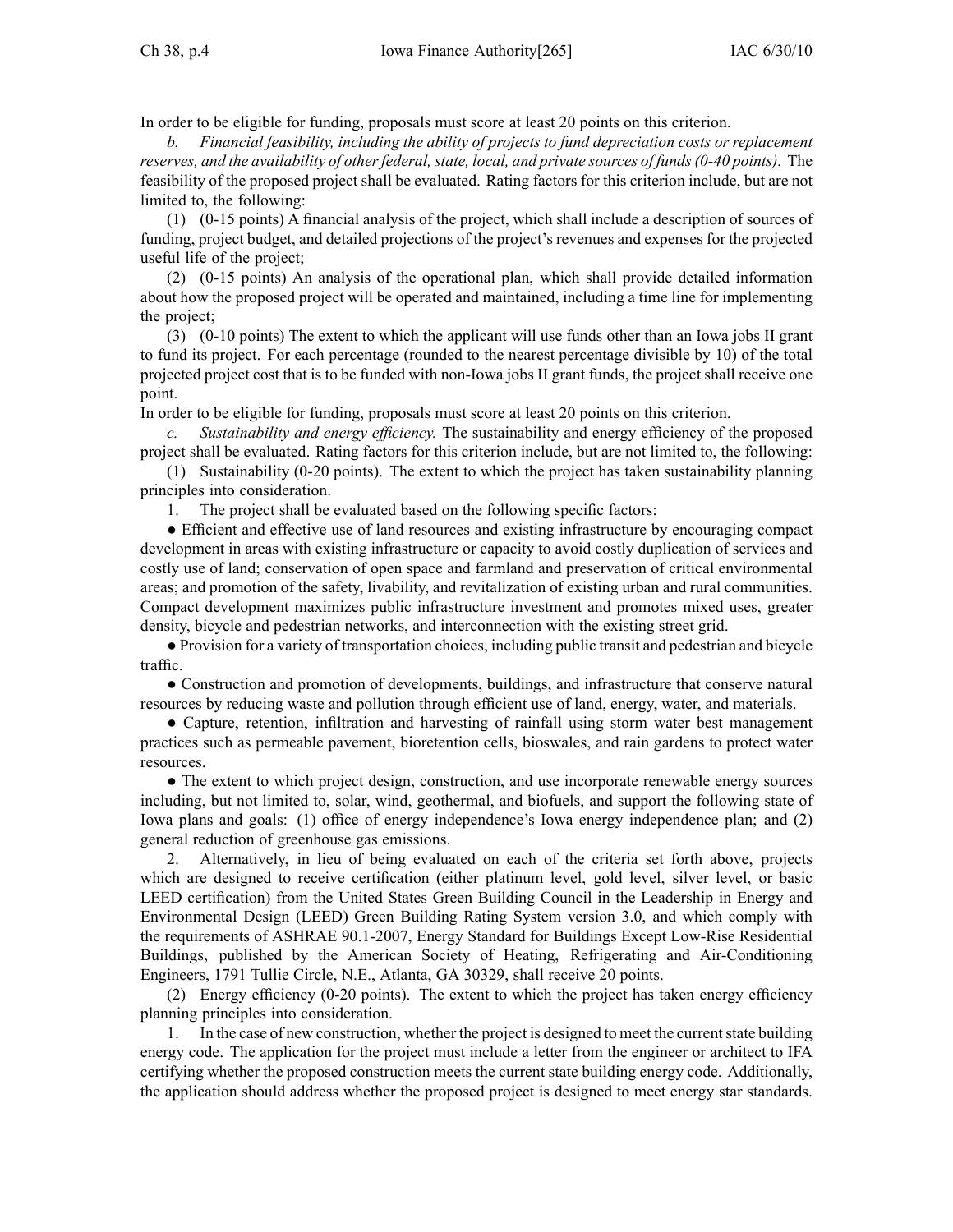If the project is of such <sup>a</sup> nature that the current state building energy code does not apply to it, the letter shall so state.

2. In the case of rehabilitation of existing structures, an energy audit conducted by <sup>a</sup> certified energy rater should be provided on each building prior to the preparation of the final work rehabilitation order to determine the feasibility of meeting the requirements of the current state building energy code and energy star standards prior to the start of the rehabilitation. If it is determined to be feasible to meet the current state building energy code standards and energy star standards, appropriate specifications will be written into the work order. If it is not feasible to meet the requirements of the current state building energy code and energy star standards (or either of them), the application will provide information indicating what effective and cost-effective energy improvements will be included as <sup>a</sup> par<sup>t</sup> of the rehabilitation project.

*d. Benefits for disaster prevention (0-40 points).* The likely benefits for disaster prevention of the proposed project shall be evaluated. Rating factors for this criterion include, but are not limited to, whether the proposed project is designed to prevent, reduce (in number or in scope), mitigate, or ameliorate future disasters or the losses therefrom.

In order to be eligible for funding, proposals must score at least 20 points on this criterion.

*e. The project's readiness to proceed (0-40 points).* The readiness of the project to proceed shall be evaluated. Wherever applicable, rating factors for this criterion include, but are not limited to, the following:

(1) Whether all engineering and architectural work required for construction to begin has been completed;

(2) Whether all financing for the project (other than competitive gran<sup>t</sup> funds awarded under this chapter) has been committed and is available;

(3) Whether all real property interests(including easements and temporary construction easements) necessary for the construction of the project have been acquired;

(4) Whether all necessary governmental approvals, at the federal, state, and local levels (including, but not limited to, zoning variances, building permits, approval from the Army Corps of Engineers, etc.), have been obtained;

(5) Whether the project has demonstrated <sup>a</sup> reasonable likelihood of incurring at least 10 percen<sup>t</sup> of the project's total projected development cost within three months of execution of the gran<sup>t</sup> award agreement.

*f. General scoring criteria.*

(1) In instances where <sup>a</sup> given criterion is not applicable to <sup>a</sup> proposed project due to the nature of the project, the review committee members may adjust scoring so that the project is not disadvantaged as <sup>a</sup> result of the inapplicable criterion. For example, if an earthen levee is proposed as <sup>a</sup> means of flood control, it should not lose points relative to other proposed projects because it does not comply with the current state building energy code (which does not apply to earthen levees).

(2) Any proposed project that is identified in an Iowa grea<sup>t</sup> places agreement, pursuan<sup>t</sup> to Iowa Code section 303.3C, shall have an additional two points added to its cumulative point total. [**ARC 8890B**, IAB 6/30/10, effective 6/10/10]

**265—38.5(16) General gran<sup>t</sup> conditions.** As <sup>a</sup> condition of receipt of Iowa jobs II funds, recipients shall agree, at <sup>a</sup> minimum, to all of the following:

**38.5(1)** *Documentation of jobs created or retained.* Following the receipt of gran<sup>t</sup> funds pursuan<sup>t</sup> to this chapter and for two years following the completion of the project, each recipient shall repor<sup>t</sup> to the authority quarterly the actual number of jobs created as <sup>a</sup> result of the project along with other information relating to the quality of such jobs, including hours and wages, as requested by the authority.

**38.5(2)** *Recipient obligations*. In the event a recipient fails to comply with the requirements of this program or the recipient's gran<sup>t</sup> agreement, the board may cancel the recipient's gran<sup>t</sup> and require the return of any gran<sup>t</sup> funds previously disbursed pursuan<sup>t</sup> to this program. Recipients shall agree to hold harmless and to indemnify the Iowa jobs board, the authority, the state of Iowa, and their officers,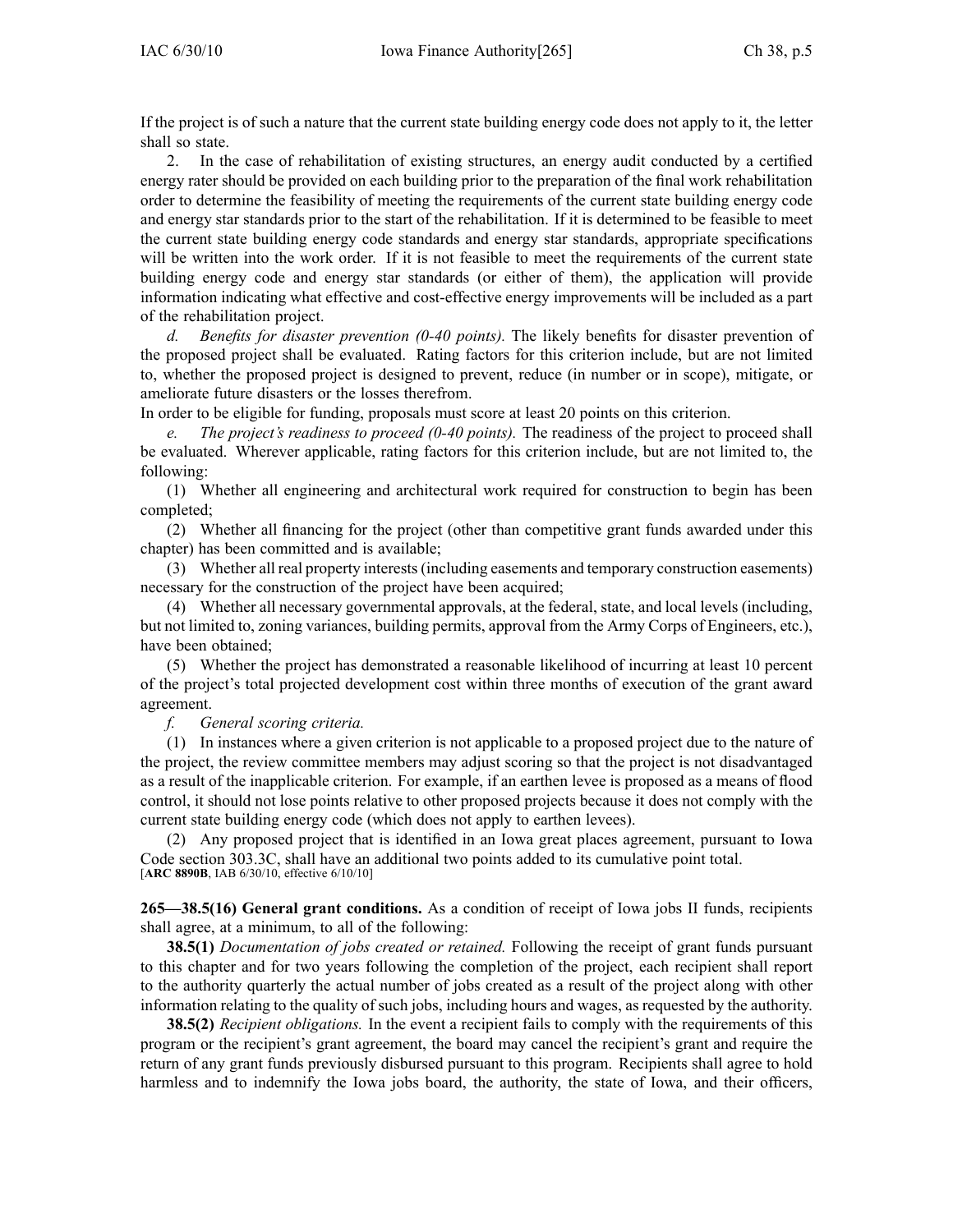employees and agents from any claims, costs or liabilities arising out of the development or operation of the project.

**38.5(3)** *Grant acknowledgment.* Each project shall recognize in <sup>a</sup> prominent location and manner the fact that the project was made possible, in part, through <sup>a</sup> gran<sup>t</sup> from the Iowa jobs program. During the construction period the recognition (including <sup>a</sup> display of the Iowa jobs logo) may be located on temporary signage. The completed project shall feature <sup>a</sup> permanen<sup>t</sup> acknowledgment, such as <sup>a</sup> plaque or <sup>a</sup> similar commemoration. Other benefactors of the project may be similarly acknowledged as well.

**38.5(4)** *Use of Iowa jobs Web site.* All positions that need to be filled for <sup>a</sup> project shall be posted on Iowa workforce development's Iowa jobs Web site: www.iowajobs.org/. [**ARC 8890B**, IAB 6/30/10, effective 6/10/10]

**265—38.6(16) Calculation of jobs created.** For purposes of this chapter, new employment positions created and filled (or to be created and filled) as <sup>a</sup> result of the project and existing positions that would not have been continued were it not for Iowa jobs funding shall be counted when estimating the number of jobs to be created during the application process and when counting the number of actual jobs created in post-grant reporting. Both permanen<sup>t</sup> and temporary positions filled by the grantee, <sup>a</sup> contractor, or <sup>a</sup> subcontractor (or sub-subcontractor, etc.), including construction work, shall be counted. To be counted, <sup>a</sup> position must be compensated. Indirect jobs and induced jobs shall not be counted. [**ARC 8890B**, IAB 6/30/10, effective 6/10/10]

**265—38.7(16) Grant awards.** The Iowa jobs board may fund <sup>a</sup> componen<sup>t</sup> of <sup>a</sup> proposed project if the entire project does not qualify for funding. The board shall review awards made to ensure geographic diversity. In order to promote geographic diversity, the board may defer gran<sup>t</sup> decisions on applications from areas which have received previous gran<sup>t</sup> awards to allow applications from other parts of the state to be considered. In the event that <sup>a</sup> competitive gran<sup>t</sup> recipient, prior to execution of an Iowa jobs II gran<sup>t</sup> agreement, is awarded <sup>a</sup> federal gran<sup>t</sup> for its project, in whole or in part, which federal grant, or the possibility thereof, was not disclosed as par<sup>t</sup> of the recipient's application, the board may withdraw all or par<sup>t</sup> of the Iowa jobs II program grant. [**ARC 8890B**, IAB 6/30/10, effective 6/10/10]

## **265—38.8(16) Administration of awards.**

**38.8(1)** A grant agreement shall be executed between successful applicants and the Iowa jobs board. These rules and applicable state laws and regulations shall be par<sup>t</sup> of the contract. The board reserves the right to negotiate wage rates as well as other terms and conditions of the contract.

**38.8(2)** Grant agreement.

*a.* Following the board's determination that a competitive grant application should be approved, authority staffshall propose <sup>a</sup> draft gran<sup>t</sup> agreemen<sup>t</sup> to the recipient. Within 30 days of either transmission of the proposed gran<sup>t</sup> agreemen<sup>t</sup> to the recipient or transmission of notice of how the proposed gran<sup>t</sup> agreemen<sup>t</sup> may be accessed by the recipient via the Internet, the recipient shall notify the authority as to whether the recipient will execute the proposed agreemen<sup>t</sup> or whether the recipient would prefer to negotiate <sup>a</sup> different agreement. If the recipient elects to execute the proposed agreement, or if the recipient fails to make a timely election, the authority shall prepare and transmit to the recipient on behalf of the board <sup>a</sup> final contract for execution.

*b.* If the recipient elects to negotiate <sup>a</sup> different agreement, the recipient shall, at the time it makes such election, notify the authority of the requested changes to the proposed gran<sup>t</sup> agreement. The authority shall consider the requested changes and may make such revisions to the proposed agreemen<sup>t</sup> as the authority determines to be prudent and in the best interests of the Iowa jobs II program and the state of Iowa under the circumstances.

*c.* Once the authority and the recipient have reached an agreement, the authority shall prepare and transmit to the recipient on behalf of the board <sup>a</sup> final contract, subject to approval by the board.

*d.* If the authority and the recipient are unable to reach an agreement, the authority shall, with the board's approval, draft and transmit to the recipient on behalf of the board <sup>a</sup> final contract consisting of the Iowa jobs board's best and final offer.